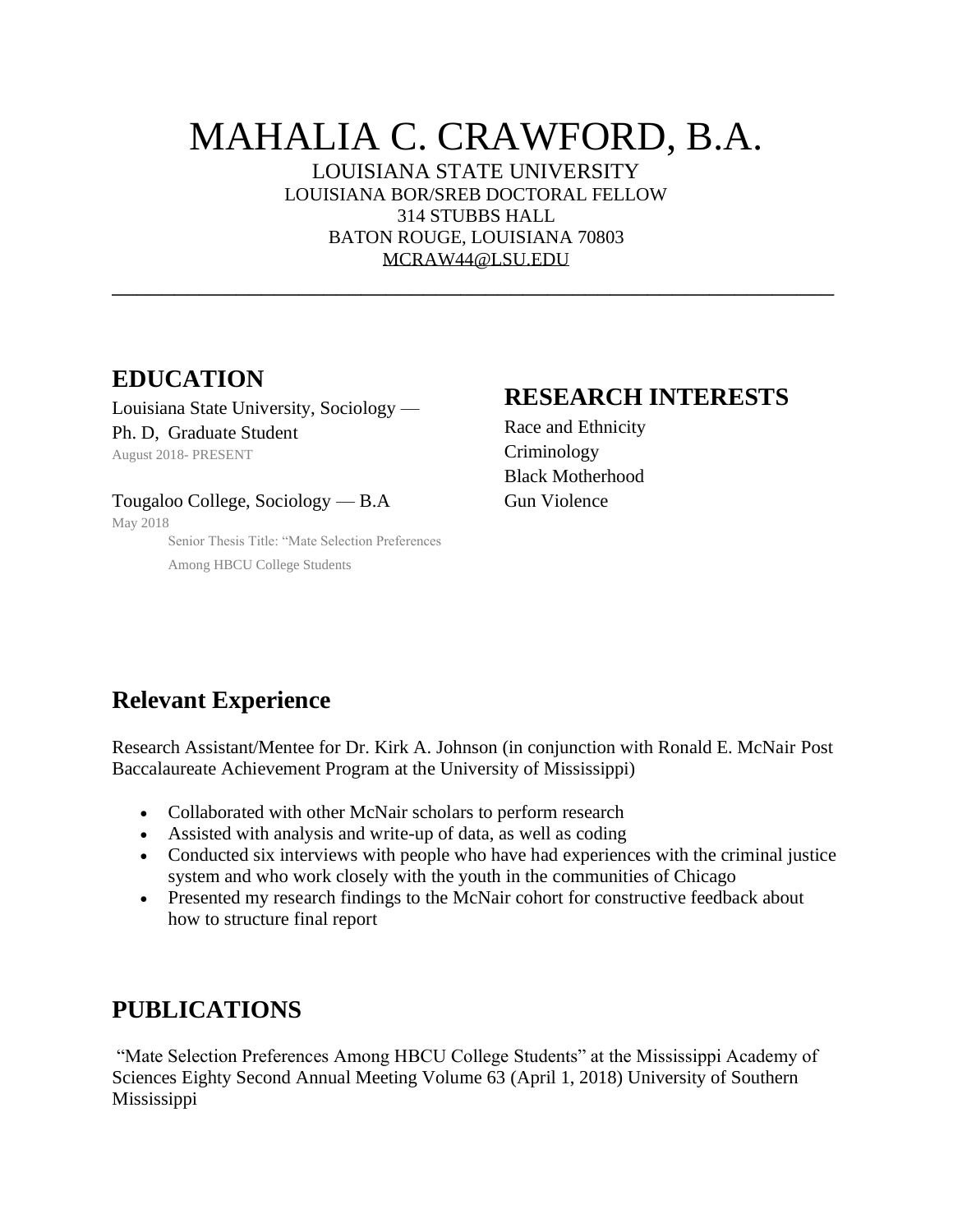## **PRESENTATIONS**

"Investigating the Problem of Youth Gun Violence among Black Males in Baton Rouge" Roundtable Presentation

American Society of Criminology Annual Meeting San Francisco, California. November 2019.

#### "Investigating the Problem of Youth Gun Violence among Black Males in Baton Rouge" Paper Presentation

Association of Black Sociologists Annual Meeting New York, New York. August 2019.

"Mate Selection Preferences Among HBCU College Students" Poster Presentation The Mississippi Academy of Sciences Annual Meeting Starkville, Mississippi. April 2018.

"Why Do African American Youth in Chicago Turn to Crime?" Paper Presentation The Ronald E. McNair Scholars Program Oxford, Mississippi. July 2016.

# **PROFESSIONAL MEMBERSHIPS**

Association for Black Sociologists

American Society of Criminology

## **HONORS/AWARDS**

#### Graduate School Dean's Travel Award

Louisiana State University, August 2019

Doctoral Student Fellow, Louisiana Board of Regents/Southern Regional Education Board Louisiana State University, September 2018

Alpha Kappa Delta Sociology Honor Society Tougaloo College, April 2017

Phi Theta Kappa Honor Society Tougaloo College, April 2017

Ronald E. McNair Scholar University of Mississippi, May 2016

Alpha Lambda Delta National Honors Society, Tougaloo College, April 2015